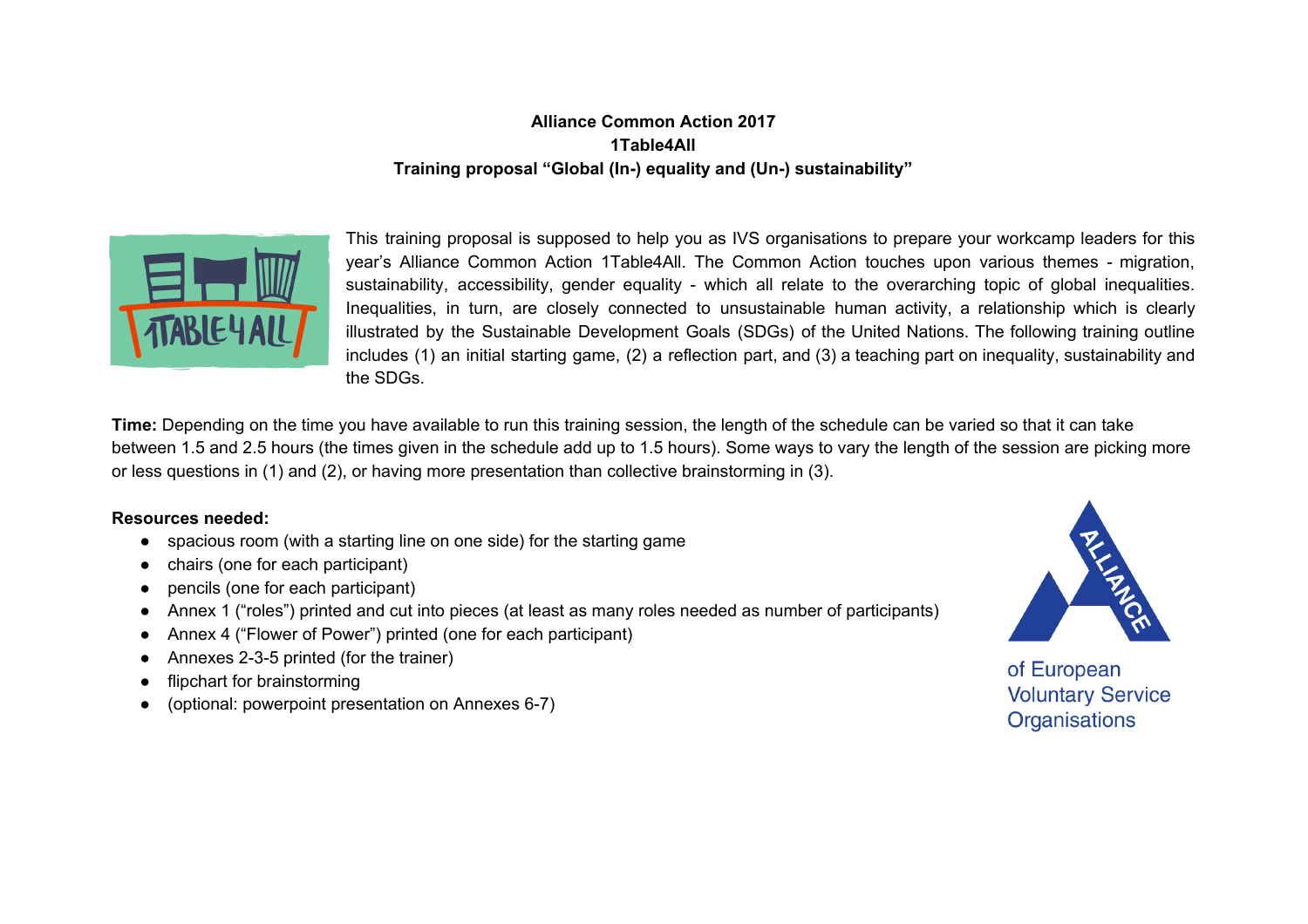# **Schedule (for a 1.5 hours session):**

| <b>Time</b><br>(minutes) | <b>Activity &amp; desired outcome</b>                                                                                                                                                                                                                                                                                                                                                                                                                                                                                                                                                                                | expected/desired outcome                                                                                                                                                                                                                                                                                                                         | <b>Resources needed</b>                                                        |
|--------------------------|----------------------------------------------------------------------------------------------------------------------------------------------------------------------------------------------------------------------------------------------------------------------------------------------------------------------------------------------------------------------------------------------------------------------------------------------------------------------------------------------------------------------------------------------------------------------------------------------------------------------|--------------------------------------------------------------------------------------------------------------------------------------------------------------------------------------------------------------------------------------------------------------------------------------------------------------------------------------------------|--------------------------------------------------------------------------------|
| 30                       | 1. Starting game: "Privilege Walk"                                                                                                                                                                                                                                                                                                                                                                                                                                                                                                                                                                                   | The Participants become aware of<br>inequalities in today's world,<br>and the unifying spirit of IVS.                                                                                                                                                                                                                                            | spacious room with a<br>starting line on one<br>side.                          |
| 5                        | a) Preparation:<br>The participants get each a piece of paper with the description of a<br>character on it (Annex 1). They do not show their sheets to the<br>others.<br>The participants stand next to each other on one side of the room.                                                                                                                                                                                                                                                                                                                                                                          | Different characters are present in<br>the room. They differ with regard to<br>opportunities, wealth, security etc.<br>Some characters could be<br>participants in the workcamp,<br>others could be people from the<br>local community where the<br>workcamp takes place.                                                                        | Annex 1, cut into<br>separate pieces of<br>paper (one for each<br>participant) |
| 15                       | b) First round:<br>The trainer reads out a couple of statements (Annex 2). If the<br>$\bullet$<br>participants think the statement applies to them, they take a step<br>forward; if not, they stay.<br>Participants can take bigger steps if a statement strongly applies to<br>them, or smaller steps if it applies only a little.<br>Afterwards, have a short reflection in the group on what kind of<br>characters are in the room. Who decided why to step forward and why<br>not? What kind of assumptions did they link to their given characters?<br>How did it feel for them to get ahead or to stay behind? | Those characters having most<br>money, opportunities, peace,<br>resources  will probably proceed<br>furthest. The participants become<br>aware of the inequalities in today's<br>world. They get the opportunity to<br>try to empathise with the different<br>characters and therefore get a first<br>impression on what diversity can<br>imply. | Annex <sub>2</sub>                                                             |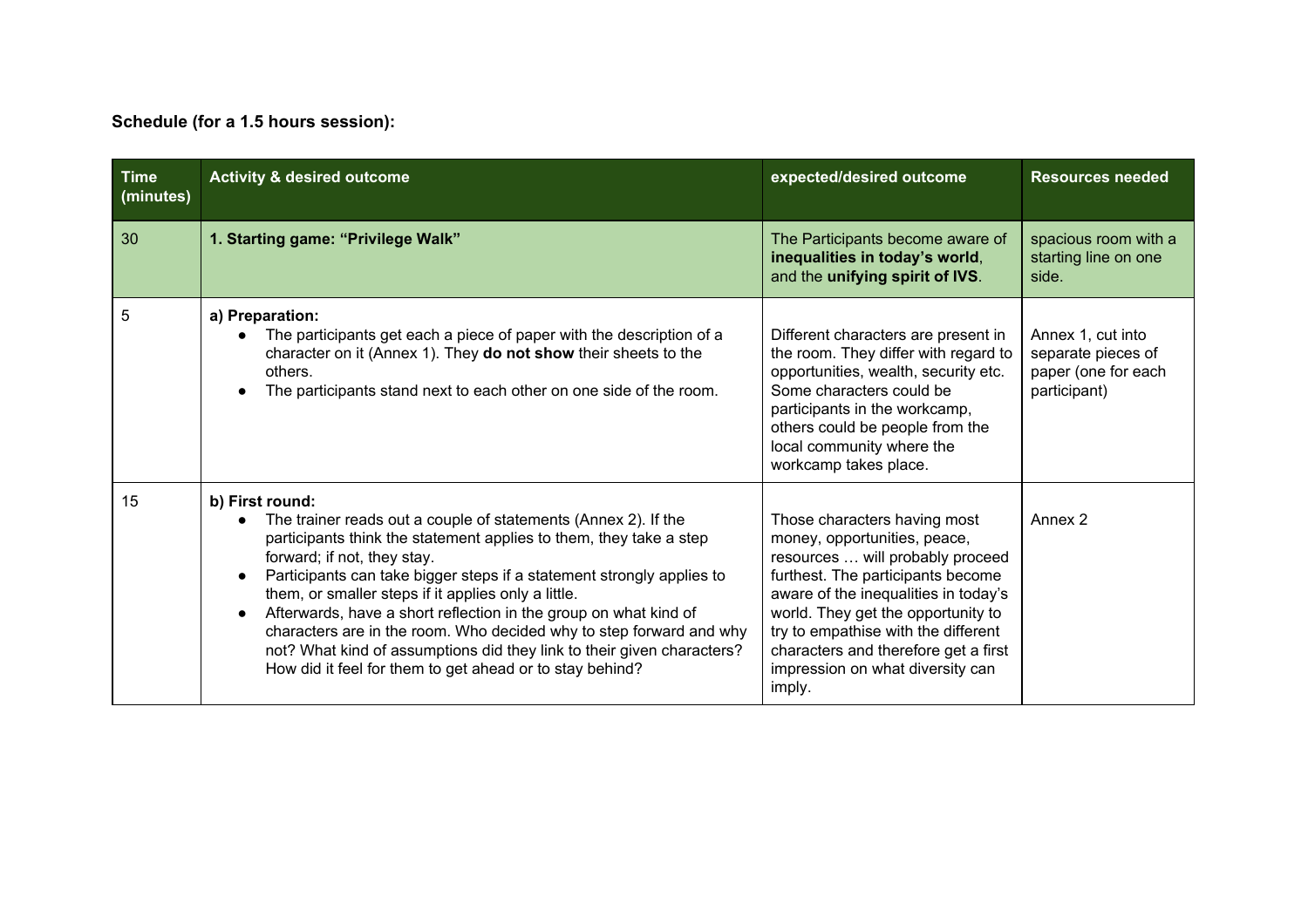| 10 | c) Second round (setting of an inclusive workcamp)<br>The trainer reads out a couple of statements that relate to an inclusive<br>workcamp (Annex 3). If the participants think the statement applies to<br>them, they take a step forward; if not, they stay.<br>Afterwards, have another short reflection in the group: Who decided<br>$\bullet$<br>why to step forward and why not? What was different to the first<br>round? Have their feelings been different? | Now, more steps forward will be<br>made by everyone, mostly<br>independent from money,<br>opportunities, peace, ressources<br>etc. The participants become<br>aware of the unifying spirit of IVS<br>which sees all human beings as<br>equals. | Annex 3                                                                                                                                       |
|----|----------------------------------------------------------------------------------------------------------------------------------------------------------------------------------------------------------------------------------------------------------------------------------------------------------------------------------------------------------------------------------------------------------------------------------------------------------------------|------------------------------------------------------------------------------------------------------------------------------------------------------------------------------------------------------------------------------------------------|-----------------------------------------------------------------------------------------------------------------------------------------------|
| 30 | 2. Reflection part: Inequalities in our everyday lives?                                                                                                                                                                                                                                                                                                                                                                                                              | Participants reflect on where they<br>experience inequality,<br>unfairness, unsustainability etc.<br>in their own everyday life, and if<br>they see connections between<br>those phenomena as well as to<br>their own behaviour and lifestyle. |                                                                                                                                               |
| 15 | a) "Flower of Power"<br>Each participant gets a piece of paper with the "Flower of Power" on it (Annex<br>4). They fill in the flower according to where they see themselves. To give<br>everyone privacy and a safe space to really reflect on their own situation, the<br>exercise should be done anonymously. If people feel like sharing some<br>interesting insights, they should do so voluntarily after everyone has filled in<br>the "FoP".                  | The participants get aware of their<br>own situation (power or<br>marginalisation).                                                                                                                                                            | Annex 4; one print-out<br>of the "FoP" for each<br>participant; one pencil<br>for each participant                                            |
| 15 | b) The "Rack-Wheel"<br>Now, the participants take each one seat in the Rack-Wheel (description on the<br>right) so that everyone is facing one other person. The trainer reads out<br>questions (Annex 5), which are then discussed by the couples for 2-3min. For<br>every new question, all participants in the outer circle move one chair further<br>clockwise so that the couples mix.                                                                          | The participant exchange with<br>others on their own power or<br>marginalisation.                                                                                                                                                              | one chair per<br>participant;<br>chair arrangement:<br>outer circle facing<br>inwards, inner circle<br>facing outwards;<br>Annex <sub>5</sub> |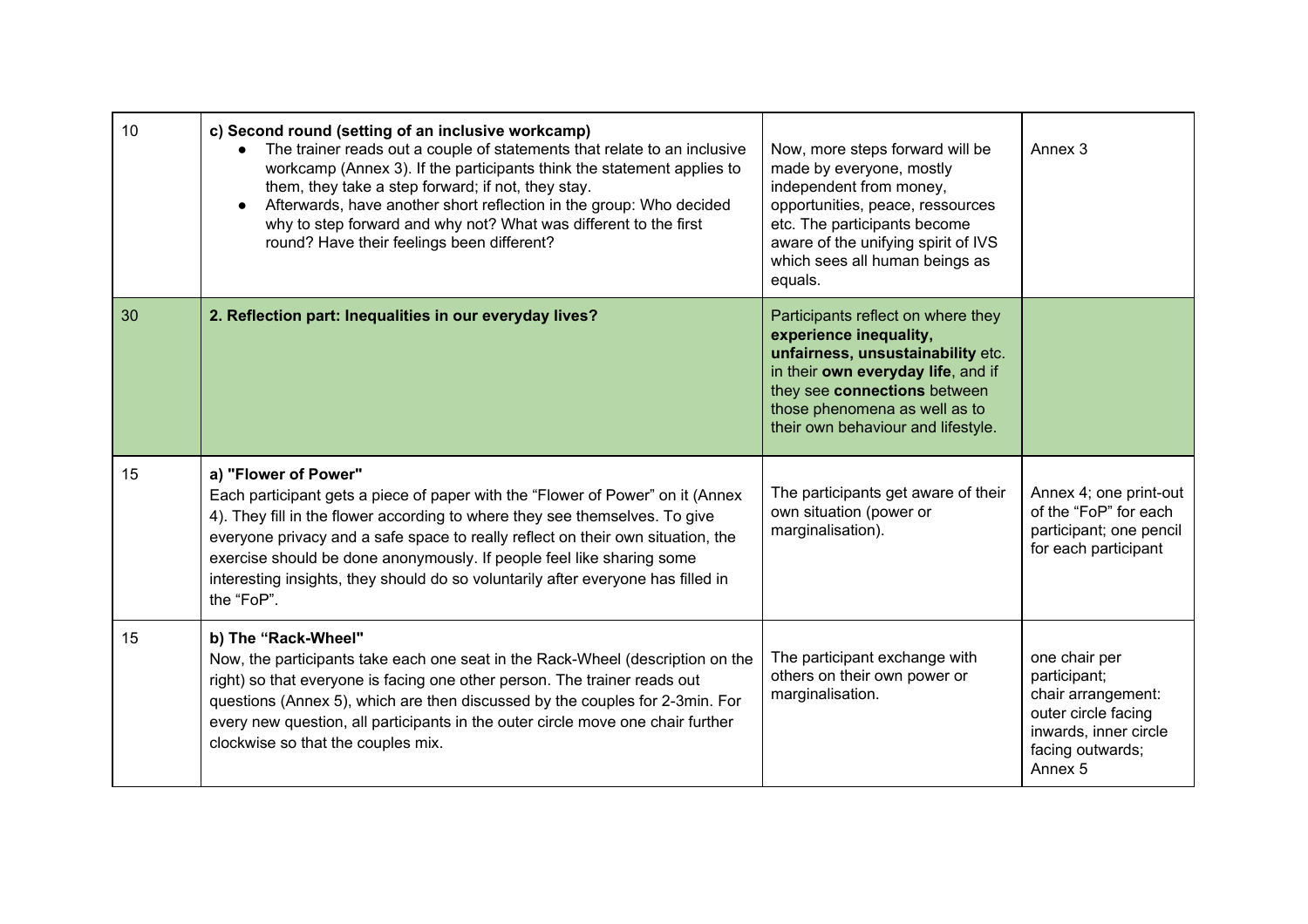| 30 | 3. Teaching part: Tackling Inequality                                                                                                                                                                                                                                                                                                                                                                                                                                                                                                                                                                                        |                                                                                                                                                                                                           |                                                                           |
|----|------------------------------------------------------------------------------------------------------------------------------------------------------------------------------------------------------------------------------------------------------------------------------------------------------------------------------------------------------------------------------------------------------------------------------------------------------------------------------------------------------------------------------------------------------------------------------------------------------------------------------|-----------------------------------------------------------------------------------------------------------------------------------------------------------------------------------------------------------|---------------------------------------------------------------------------|
| 15 | a) Inequality and Sustainability: The United Nations Sustainable<br><b>Development Goals (SDGs)</b><br>Depending on time & needs: Only presentation by the trainer or mixed with<br>interactive brainstorming<br>What is sustainability? (Brundtland Definition) (presentation or<br>collective brainstorming)<br>Where do participants see a link between inequality and<br>unsustainability (collective brainstorming)<br>The United Nations Sustainable Development Goals (SDGs)<br>(presentation)                                                                                                                        | The participants learn about the<br><b>Brundtland Definition of</b><br>sustainability and the UN SDGs.<br>They get an idea of the link<br>between inequality and<br>unsustainability.                     | Annex 6, flipchart for<br>brainstorming                                   |
| 15 | b) Alliance Common Action 1Table4All<br>Presentation:<br>Who is the Alliance? Who are the working groups and task forces?<br>$\bullet$<br>What is the common action?<br>What is the common action 1Table4All about?<br>SDGs that are especially relevant regarding the common action:<br>o 2: Zero Hunger<br>5: Gender Equality<br>$\circ$<br>10: Reduced Inequalities<br>$\circ$<br>12: Responsible Consumption and Production<br>$\circ$<br>13: Climate Action<br>$\bigcirc$<br>16: Peace, Justice and strong Institutions<br>$\circ$<br>How to join? What to do? How to share your experience and give<br>feedback to us? | The participants hear about the<br>Alliance, the working groups and<br>task forces and what the common<br>action is. They get to know this<br>year's common action "1Table4All"<br>and WANT TO JOIN IT :) | Annex 7;<br>info sheet on<br>1Table4All;<br>guidelines for<br>campleaders |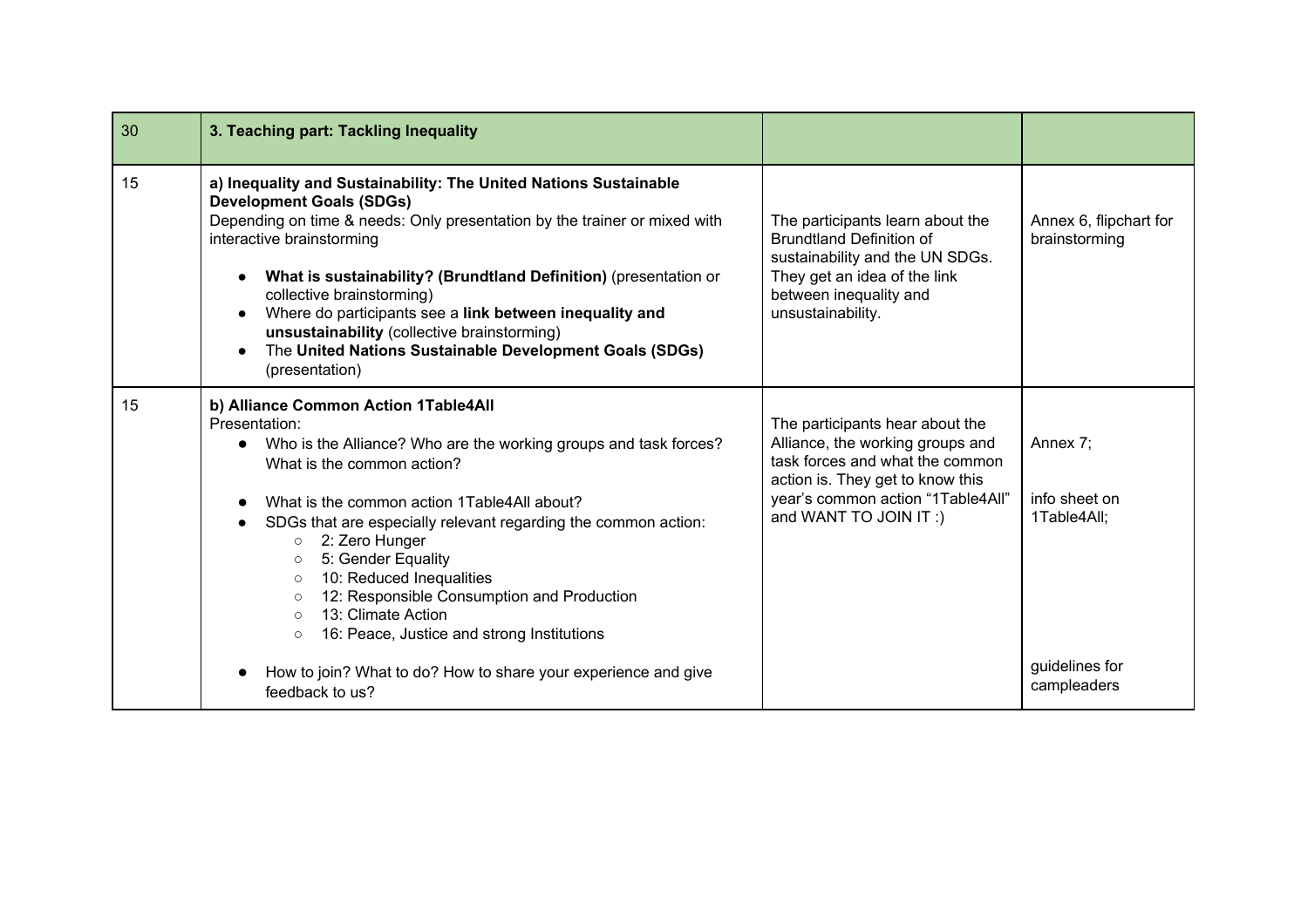#### **Annex 1: Roles for the starting game "Privilege Walk"**

- You are Nela from Sudan, 21 years old and mother of 4 small children. Your husband got killed by rebels a few weeks ago, and cholera is threatening you and your children. You suffer a lot under the tensions in your country. You barely have a school education.
- You are Piedro, a small vegetable farmer in Southern Spain. After having struggled with droughts for some years in a row, this year your harvest got destroyed by large amounts of unexpected snow.
- You are Harry, a 41-year-old manager working for HSBC in London. You just received a salary increase, which allows you to finally buy a new SUV for your son.
- You are Elena, a 53-year-old housewife from Italy. You never earned your own money. You always stay at home. You are financially and personally completely dependent on your husband, because you never finished school. He doesn't like to travel, so you haven't left your village for 30 years.
- You are Dimitrij, a 31-year-old soccer player from Russia. You are homosexual, but you've never told this to your family or to your soccer team. You are afraid your cover could be blown. You have a boyfriend, but you meet each other secretly.
- You are Ahmad, a 26-year-old engineer from Syria, but you live as a refugee in Germany. You are not allowed to work and your professional education is not accepted there. Your family is still in Syria, but you are not allowed to bring them to Germany.
- You are Lily, a 35-year-old doctor, working in Kenya. You come from France. The hospital which you used to work for asked you to work abroad in Kenya but for the same salary as in France. You live in a nice house in the wealthy district of Nairobi. You are very corpulent.
- You are Artur, 15 years old and from Estonia. Your family had a bad car accident three years ago. Your parents died. You sit in a wheelchair since then. You live in a foster family. General access is difficult for you in town, e.g. in shops, bars, discos, and therefore you stay mostly alone in your room sitting at your computer.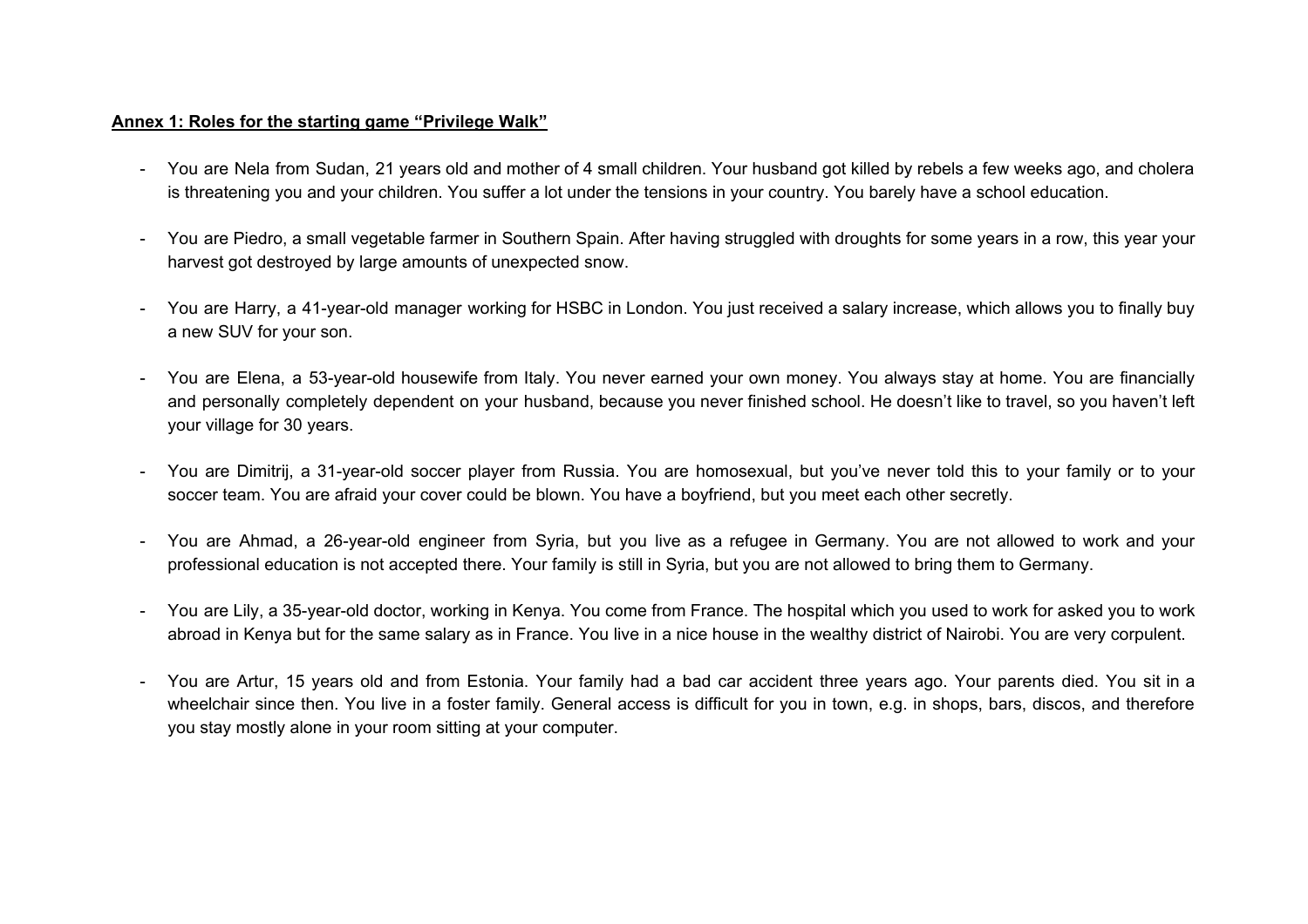- You are Michael, a 19-year-old student from the U.S. You like to drink alcohol since you were 14 years old, even though it's not legal in your country. You love to party every night. Imagining a party without alcohol would be no real party for you. You are traumatised because of the sexual abuse you have experienced as a child.
- You are Imad, a 23-year-old sociology student in Algeria. You have already finished your studies, and you would like to leave the country because you think there are better job-related opportunities outside Algeria. But you have already been waiting for your visa for months.
- You are Andrea, 86-year-old from Slovakia. You never had children and you live alone. Nobody is looking after your or caring for you, all your friends have already died. You hardly meet anyone, except the young employee of the daily meals on wheels. You are healthy, but you feel lonely.
- You are Elise, a 23-year-old chemistry student from Austria. You are a good student. You have enough time to learn, because there is no need for you to work. Your parents are financing your food and accommodation. You speak four languages and next summer you will start an internship in a recognized enterprise. You are allergic to gluten.
- You are Jonas, a 20-year-old student from Lithuania. You broke up with your girlfriend some weeks ago because you realized you are in the wrong physical body. You feel more like a woman and you feel attracted towards men. Your family is startled. Your friends turn away from you. You feel guilty.
- You are Petar, a 28-year-old tourist guide from Serbia. You still live with your parents. You think that care work should be done by women only. You never cooked, cleaned or washed anything in your life and you are not planning to. You are not able to swim.
- You are Elif, a 17-year-old student from Turkey. You are very religious. You wear a headscarf and you do not want to sleep in the same room as men or do sports with them.
- You are Juan, a 22-year-old employee from Mexico. You have HIV.
- You are Anna, a 24-year-old student from Germany. You are a single mother of a two years-old daughter. You are an animal rights activist, vegan yourself and raising even your child as a vegan.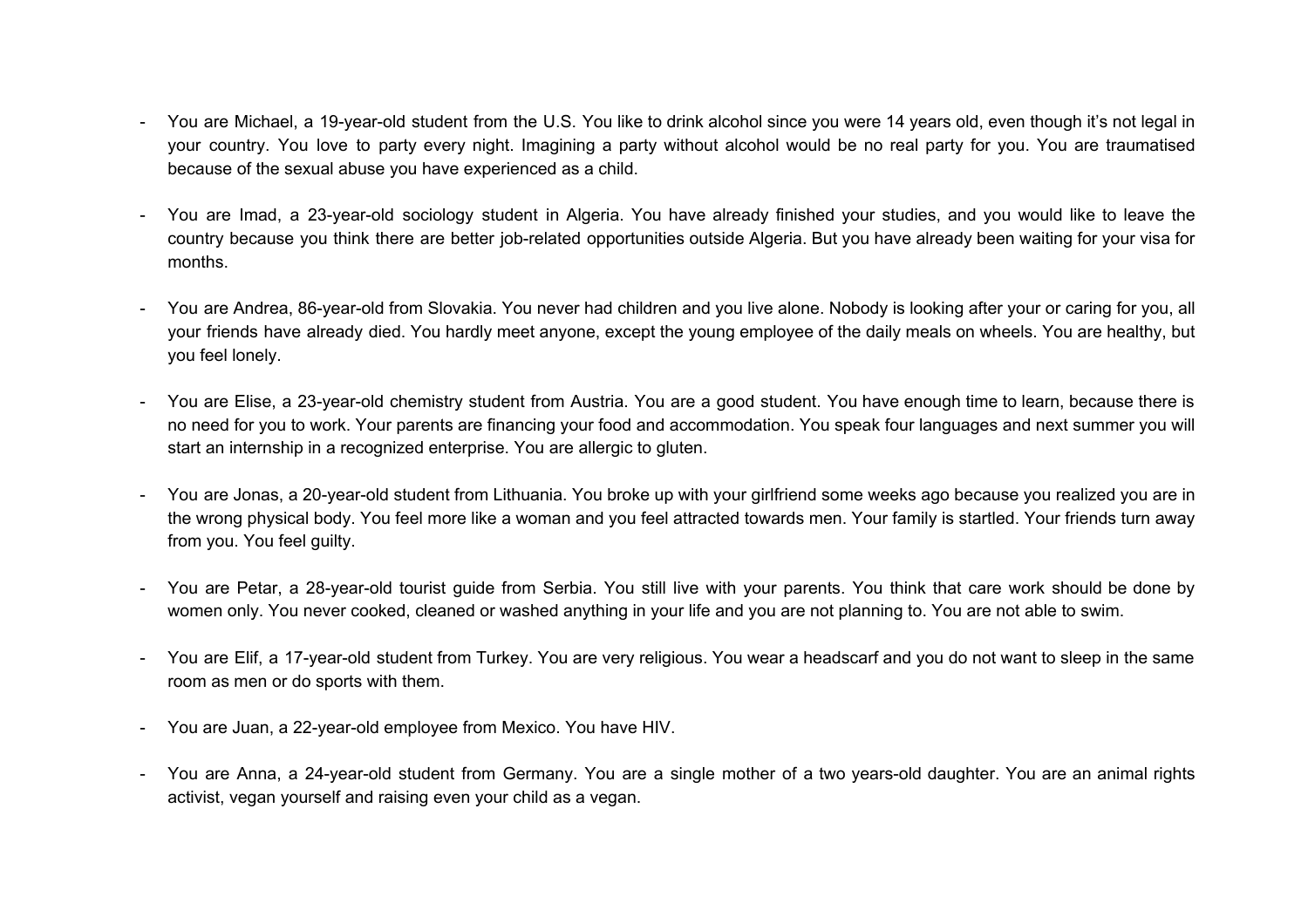- You are Cleo, a 18-year-old student from Portugal. You are a Person of Colour (PoC). People often stare at you or want to touch your hair. Often they are stunned by your good Portuguese. Others spit at you and tell you to go home, considering you as a refugee. Police is frequently checking your passport on the streets.
- You are Myo Sun, a 16-year-old student from South Korea. You have never been abroad before, because you are bipolar. Traveling and being surrounded by a lot of strange people causes psychological stress.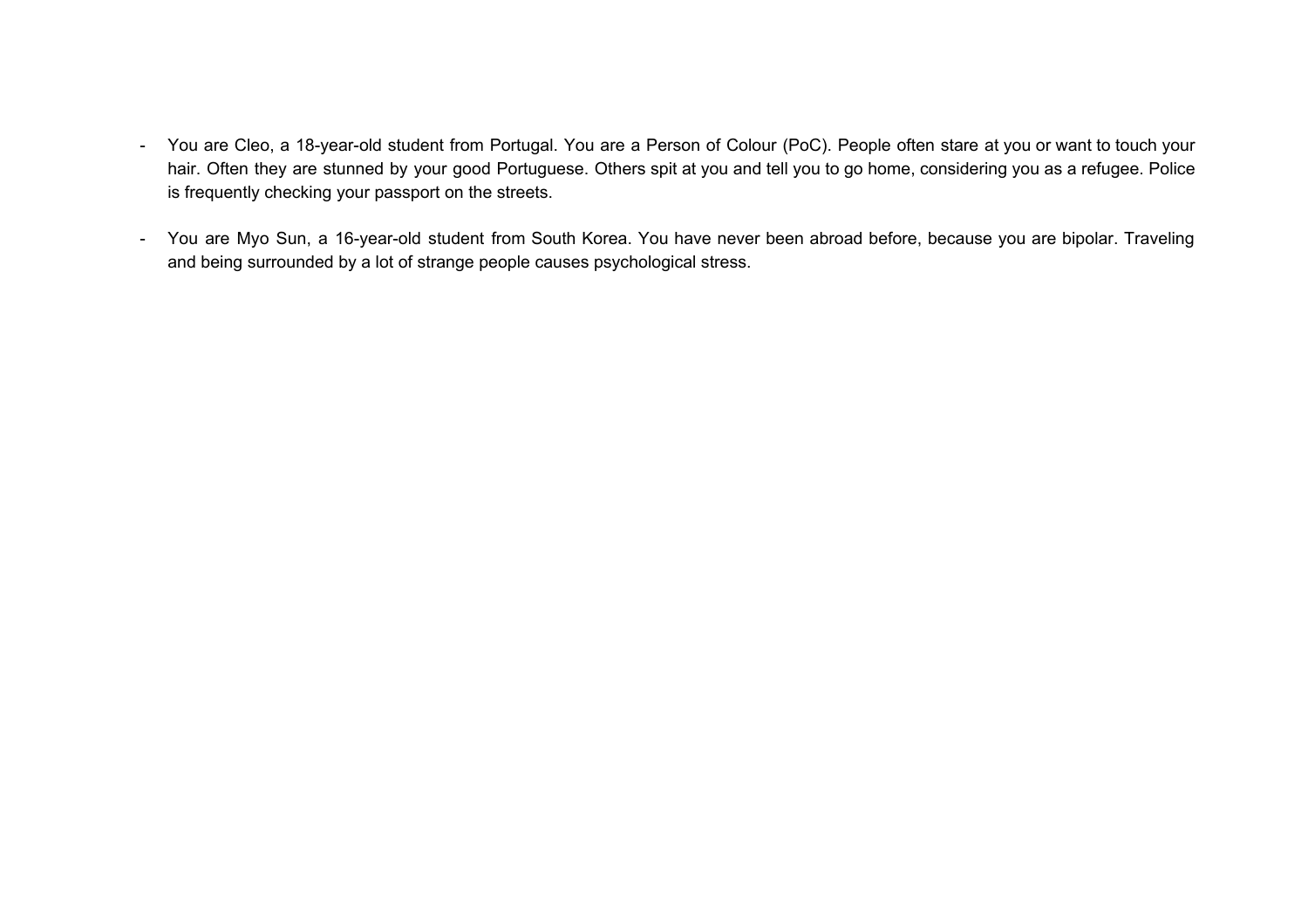## **Annex 2: Statements for round 1 of "Privilege Walk"**

Take one step forward …

- If there is always food in your house and you never felt hungry
- If you do not have any disease or disability that prevents you from doing the things you want to do
- If you are a white male
- If you can legally marry anyone you might fall in love with
- If you attended school with people you felt were like yourself
- If you grew up in a caring home and supportive family environment, where all your general basic needs got fulfilled
- If you were never paid less or treated less fairly because of your gender
- If you have never been the victim of physical/verbal violence based on your gender, ethnicity, physical appearance, age or sexual orientation
- If you have never felt disadvantaged because of your gender, ethnicity, age, sexual orientation or nationality when applying for an employment position
- If you are fluent in English
- If you did not lose your wife/husband and you are not divorced
- If you never felt uncomfortable about a joke directed at your gender
- If you have finished high school
- If you have a safe and sufficient income that allows you to sustain a living
- If you can walk alone at night without feeling discomfort
- If you are caring for sustainable development
- If you are not a single parent
- If you are able to kiss your partner in public without being stared at or being discriminated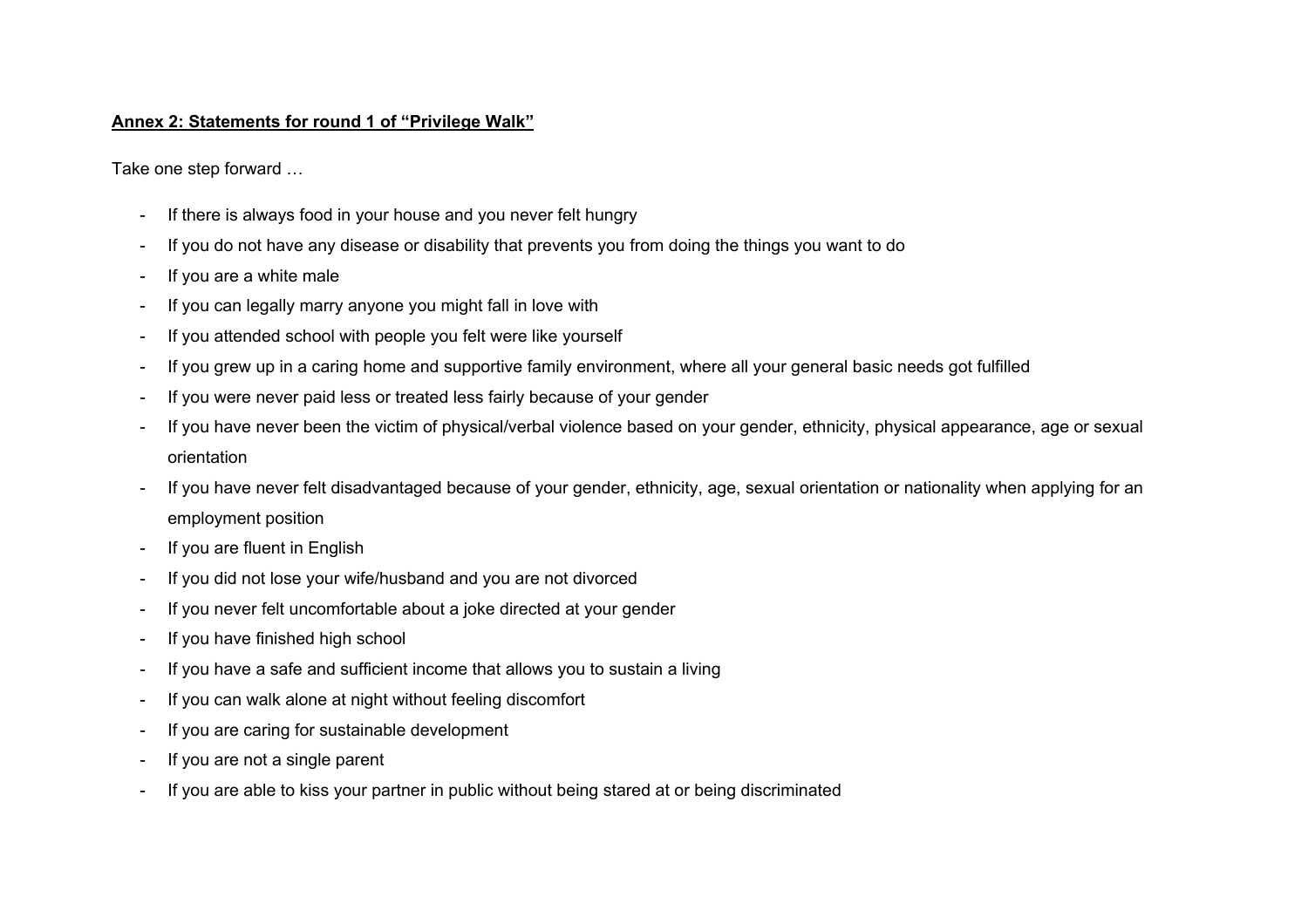- If you can express your ideas and political views freely
- If you feel comfortable in your body
- If I you are not an immigrant
- If you do not have to cope with frequent catcalls because of your gender
- If you are able to travel without any obstacles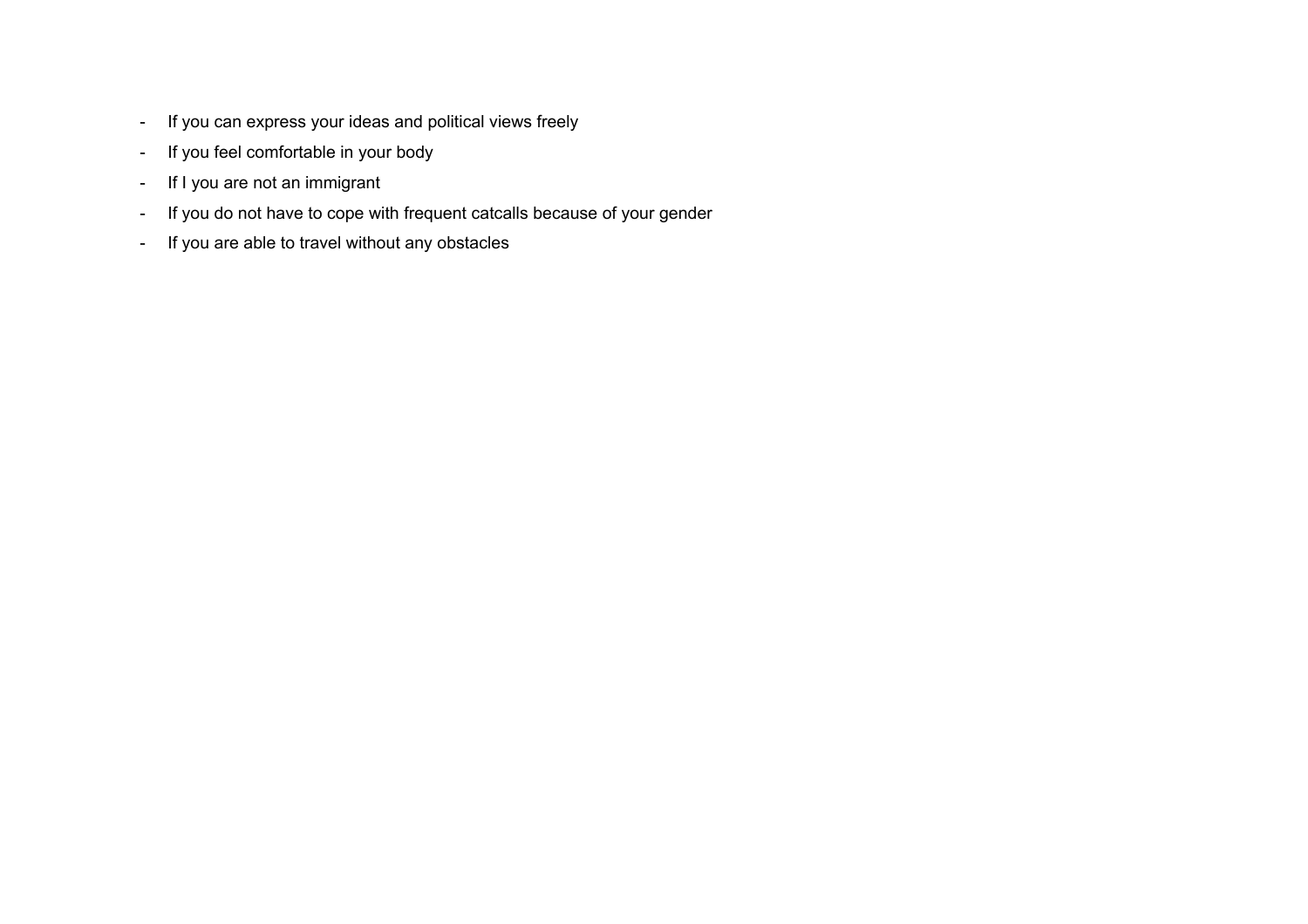## **Annex 3: Statements for round 2 of "Privilege Walk"**

The setting in this round is an inclusive workcamp scene! The participants are asked to imagine the best setting for their role they could wish for.

Take one step forward …

- If you are able to eat everything prepared in the workcamp as decisions about what to cook are taken by the whole group and all needs get the same consideration
- If you are able to get a visa and to leave your country and go abroad to join your workcamp (because a workcamp organisation has sent you an invitation letter)
- If you are able to express your ideas and political views freely when talking to your camp mates and local partners
- If you feel taken serious by your camp mates and local partners
- If you are able to join all the free time activities (because they are affordable and provide access for everybody)
- If you are just seen as the person you are, not as the person people might think you are, because people take time to really talk to you instead of holding on to their prejudices
- If you are able to give each task in your workcamp a try, e.g. cooking a meal for many people, paperhanging, polishing, sawing, planting, cleaning,
- If you enjoy meeting people from all over the world working together on a common aim, which benefits the local community
- If you feel well living in a big group of people, working together, cooking together, and spending your free time together (without WiFi, Social Media or TV)
- If you feel your skin colour is not important while having fun together in painting the fences
- If you do not have to be afraid of being discriminated against because of your gender, ethnicity, age, physical appearance, sexual orientation or nationality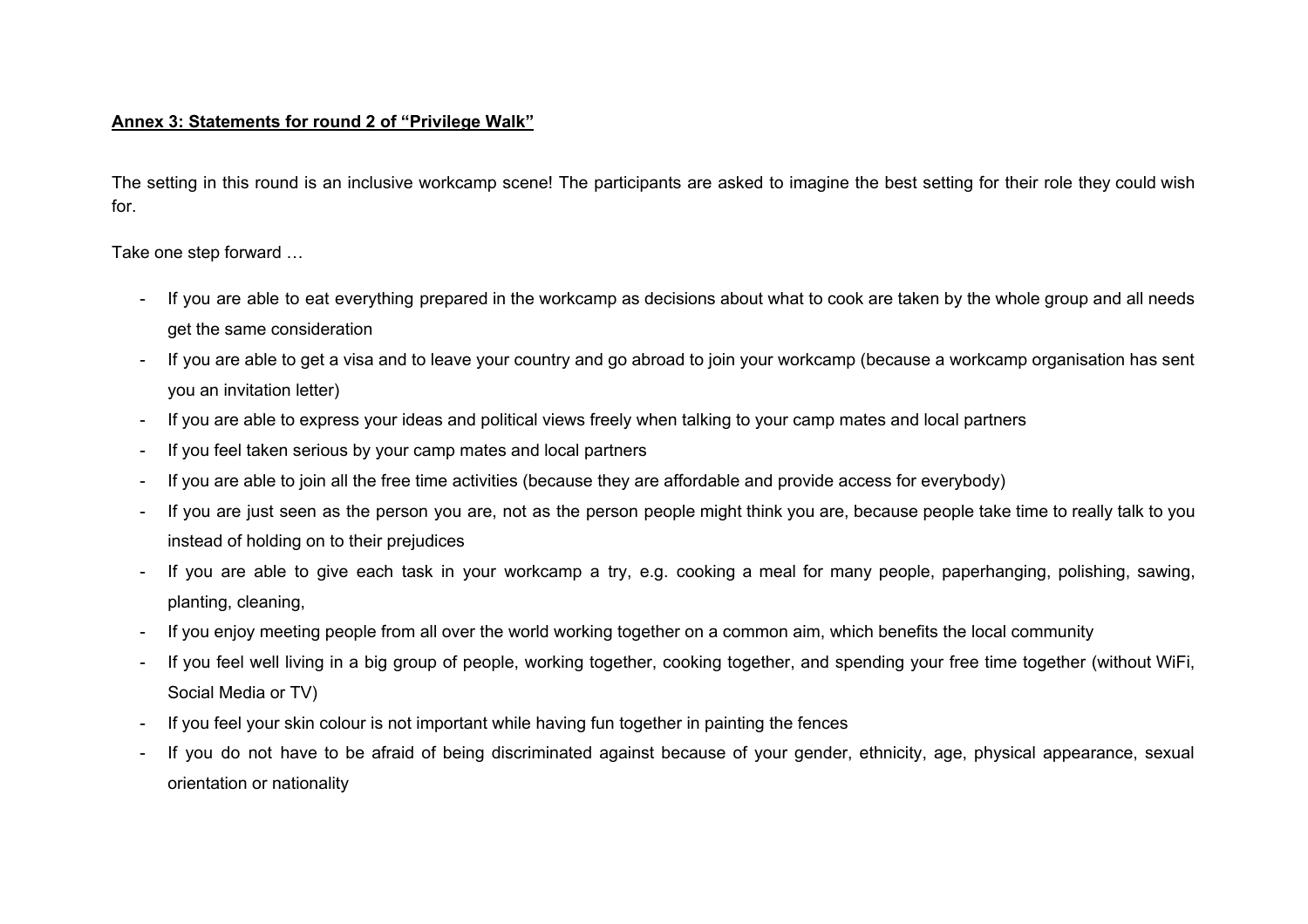- If you feel welcome in the group despite having some kind of disability.
- If you are able to love everyone you want without being attacked for this
- If you have the possibility to show your skills and ideas because inner values matter more than gender
- If you feel like you are raising peace by taking part in your workcamp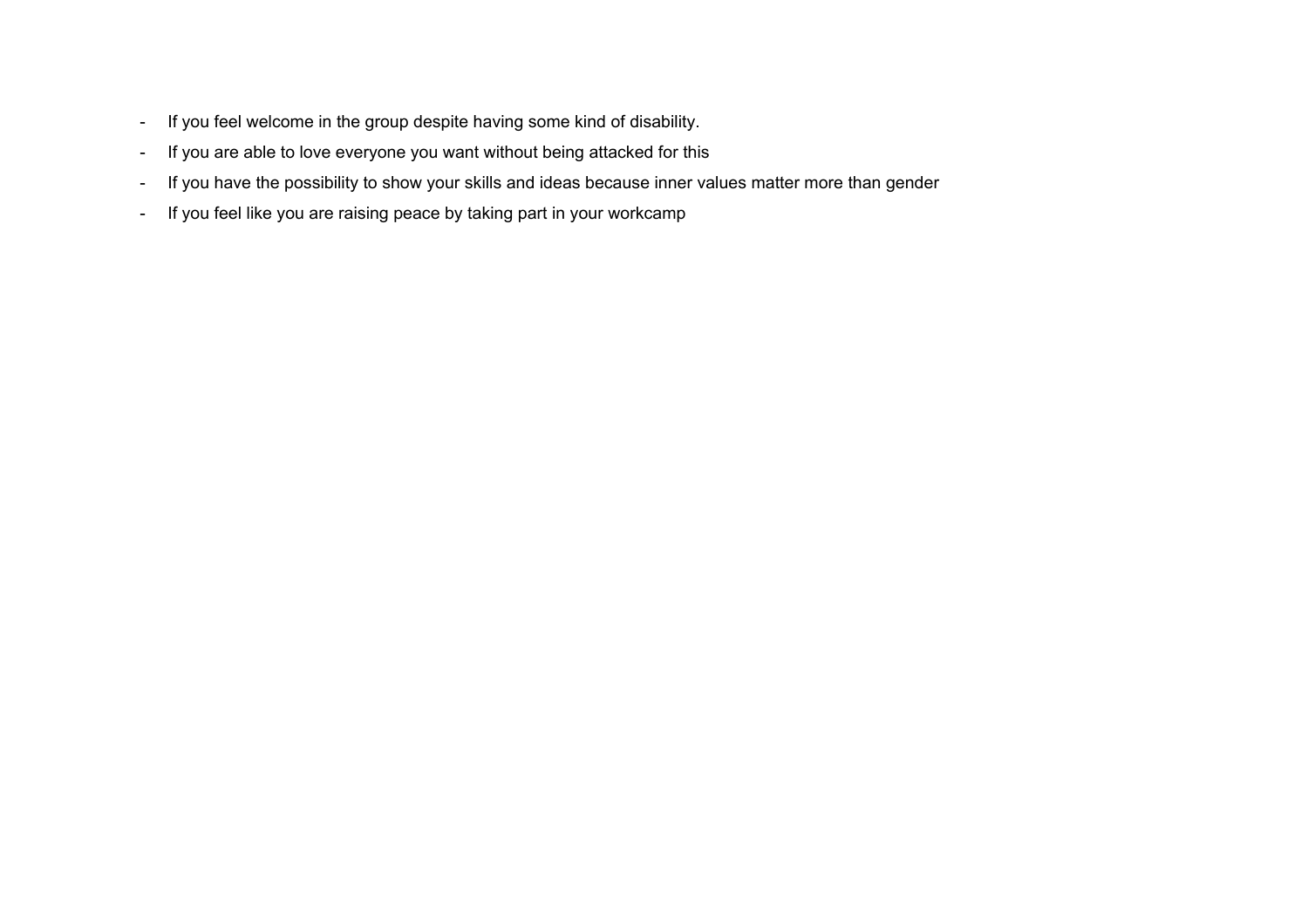#### **Annex 4: The "Flower of Power"**

The **Flower of Power** is a great activity that can help a group of learners start thinking about their individual places of privilege. It is also a useful activity to help stimulate dialogue on how our personal places of privilege/marginalization can influence and shape group processes. Participants circle or highlight the inner or outer-most "petals" of the flower – each indicating a social location that they identify with. In some variations of this activity, such as the printable copy we've included at the bottom, blank petals are left intentionally for individuals to put in their own, unique locations.

We encourage you to try this activity and follow-up with reflection. Here are a few suggested questions that can help to start and deepen the discussion:

- What do the inner and outer-most petals represent?
- What do these petals indicate, and how do they reflect your experiences of privilege/marginalization in society?
- Can this awareness of power and privilege affect your personal and professional relationships? And if so, how?
- How can this knowledge influence a learning environment?

for printing:

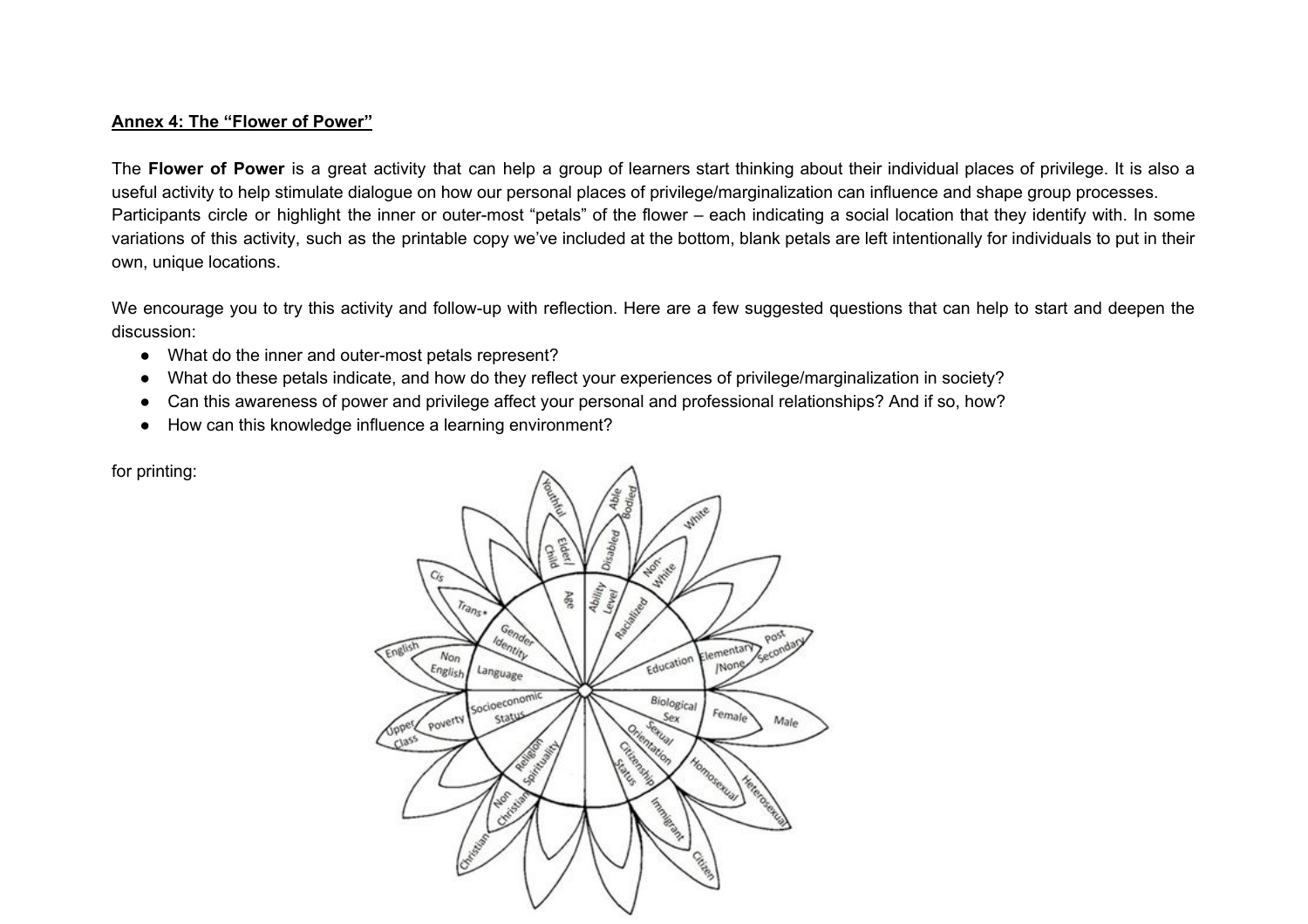#### **Annex 5: Questions for the "Rack-Wheel" exercise**

- Do you feel privileged?
- Do you think your general basic needs are fulfilled?
- Do you think your situation of power/marginalisation enables you to live a sustainable life?
- Do you think all genders have equal opportunities in your country?
- Have you ever felt unsafe while walking home at night?
- Did you ever feel uncomfortable when someone made a joke about your nationality or gender?
- Did you ever feel inferior/superior to others at school/work because of your gender, ethnicity, age or sexual orientation?
- Did you ever face any physical barriers which you couldn't overcome by yourself?
- Can you express your ideas and political views freely where you come from?
- Have you ever been discriminated against because of your religion / personal beliefs?
- Did you ever have to leave out a meal or dish because of your diet/dietary needs?
- Do you see people of your race widely represented on TV or in newspapers?
- Are you confident that your co-workers will not think you got your job just because of your gender?
- Have you ever been asked or assumed to speak for all people of your sexual orientation?
- Did you ever experience that the decision to hire you or not was based on assumptions whether or not you might choose to have a family sometime soon?
- Do you think "diversity" in our society is possible and liveable?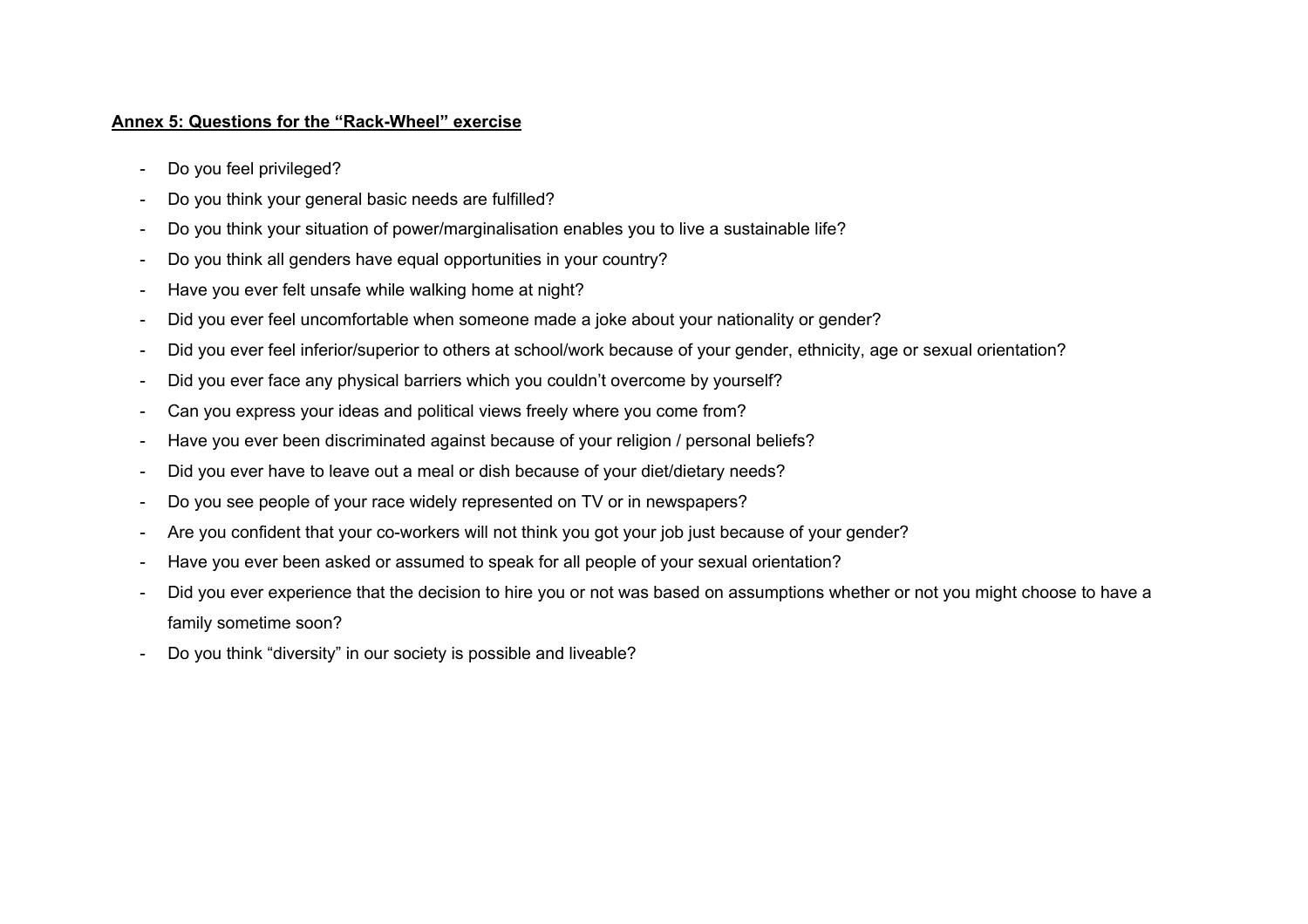## **Annex 6: The United Nations Sustainable Development Goals:**

**a) What is Sustainability?** (presentation or collective brainstorming)

One very famous definition is the **Brundtland definition**: "Sustainable development is development that meets the needs of the present without compromising the ability of future generations to meet their own needs."

- to be found in the Report of the World Commission on Environment and Development "Our Common Future" (Chapter 2, 1.)
- named after the former Norwegian Prime Minister Gro Brundtland who held the role as Chair of the World Commission on Environment and Development
- claim for **inter**generational as well as **intragenerational** justice

# **b) The link between inequality and unsustainability?** (collective brainstorming)

Which links do the participants see? Collect the ideas on a flipchart.

(Examples: less income often leads to less sustainable food choices, cheap fashion, dirtier technology; gender inequality often implies that girls are not allowed to go to school; lower level of education often implies less income …)

# **c) The United Nations Sustainable Development Goals (SDGs)** (presentation)

On [1](http://www.un.org/sustainabledevelopment/sustainable-development-goals/) January 2016, the 17 Sustainable [Development](http://www.un.org/ga/search/view_doc.asp?symbol=A/RES/70/1&Lang=E) Goals (SDGs) of th[e](http://www.un.org/ga/search/view_doc.asp?symbol=A/RES/70/1&Lang=E) 2030 Agenda for Sustainable Development - adopted by world leaders in September 2015 at an [h](http://www.un.org/sustainabledevelopment/summit/)istoric UN [Summit](http://www.un.org/sustainabledevelopment/summit/) — officially came into force. Over the next fifteen years, with these new Goals that universally apply to all, countries will mobilize efforts to end all forms of poverty, fight inequalities and tackle climate change, while ensuring that no one is left behind.

The SDGs, also known as Global Goals, build on [t](http://www.un.org/millenniumgoals/)he success of the Millennium [Development](http://www.un.org/millenniumgoals/) Goals (MDGs) and aim to go further to end all forms of poverty. The new Goals are unique in that they call for action by all countries, poor, rich and middle-income to promote prosperity while protecting the planet. They recognize that ending poverty must go hand-in-hand with strategies that build economic growth and addresses a range of social needs including education, health, social protection, and job opportunities, while tackling climate change and environmental protection.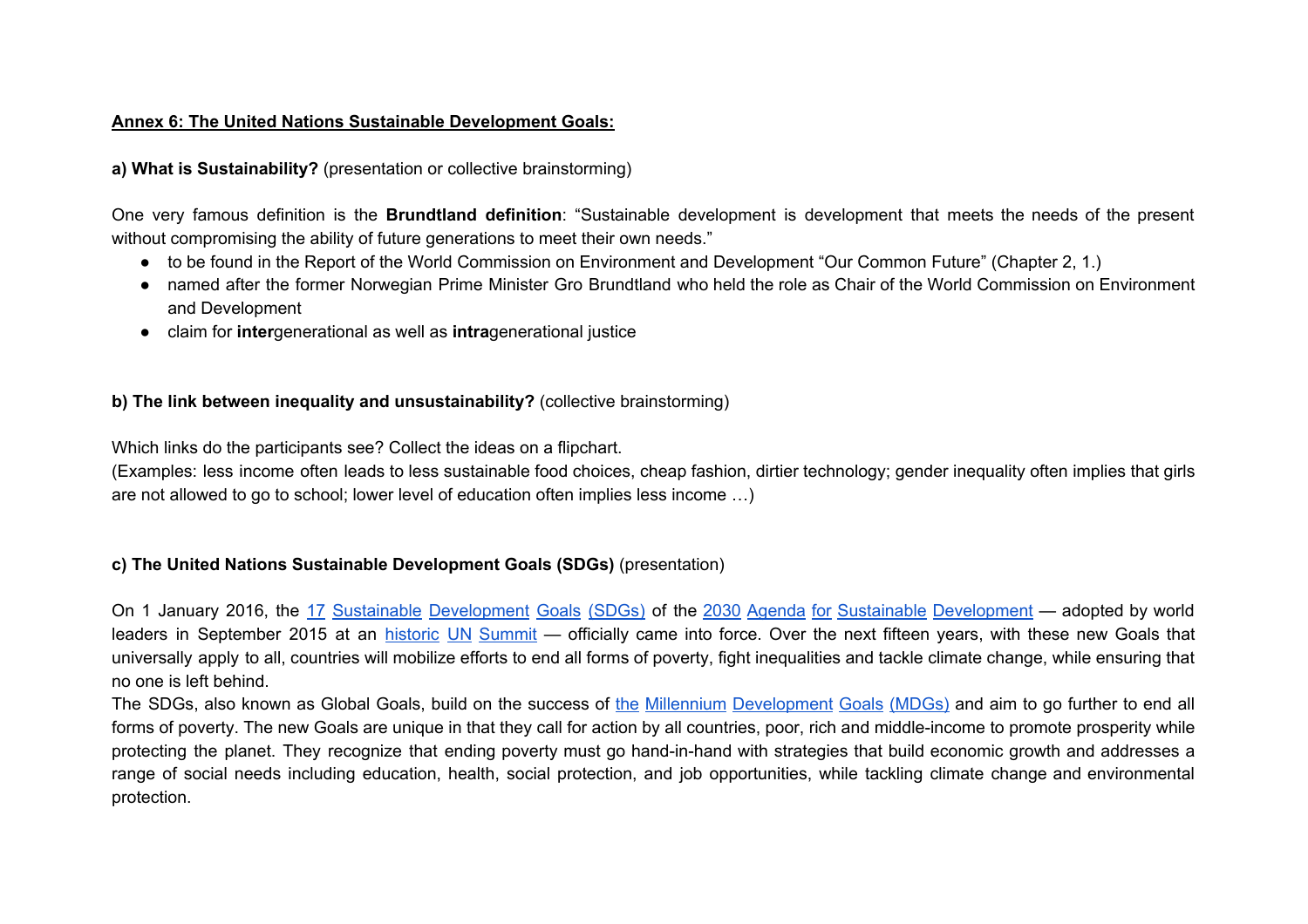While the SDGs are not legally binding, governments are expected to take ownership and establish national frameworks for the achievement of the 17 Goals. Countries have the primary responsibility for follow-up and review of the progress made in implementing the Goals, which will require quality, accessible and timely data collection. Regional follow-up and review will be based on national-level analyses and contribute to follow-up and review at the global level.

(Reference: [http://www.un.org/sustainabledevelopment/development-agenda/\)](http://www.un.org/sustainabledevelopment/development-agenda/)